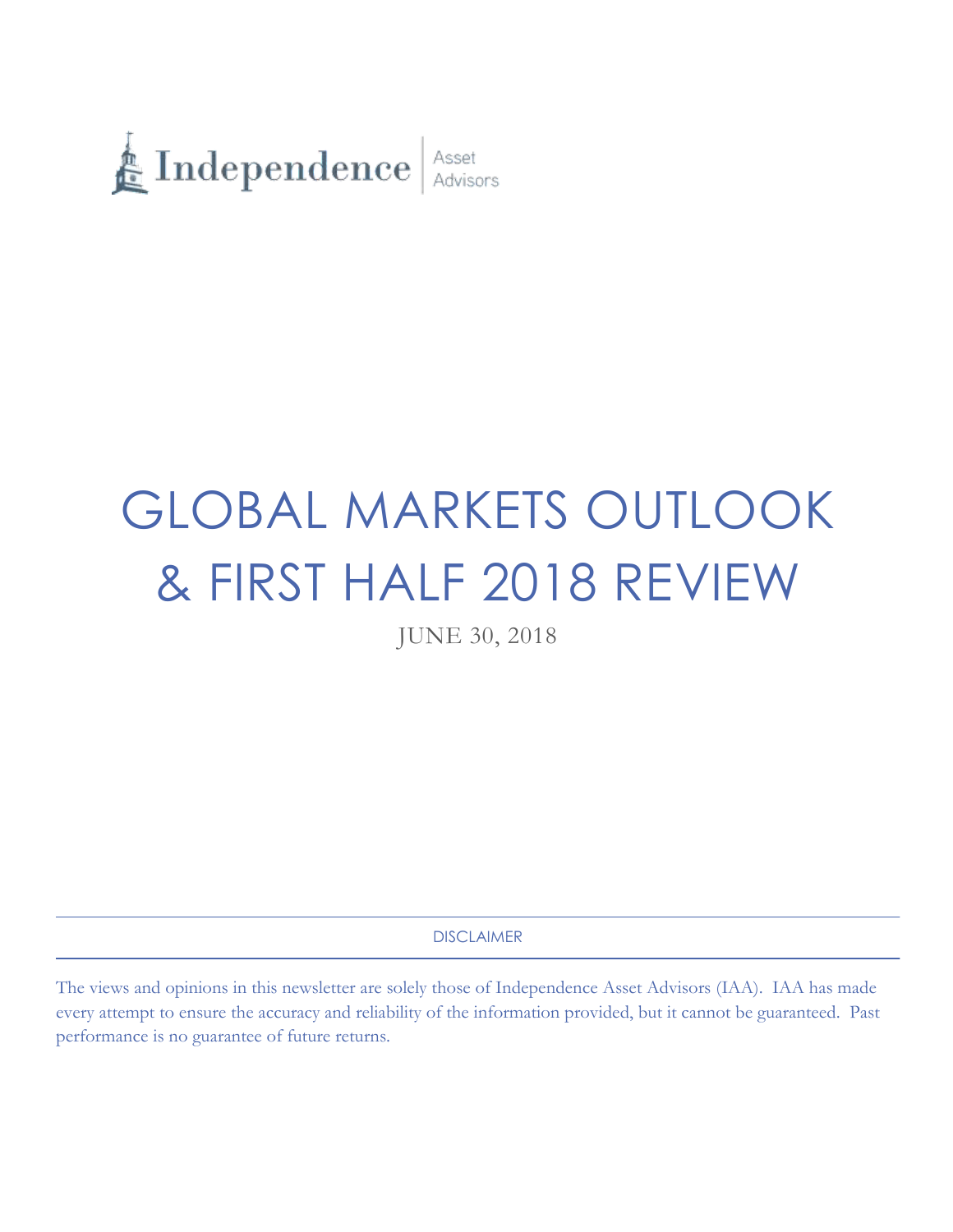

**2018 First Half Market Review –** The first half of 2018 saw broadly lower total returns amid periods of higher volatility. The table below provides a visual guide to the results of primary global equity and fixed income asset classes during the first half of the year. The takeaway is that the U.S outperformed international as the U.S. dollar appreciated 7% and high yield credit outperformed investment grade bonds. Bank loans, high yield and Credit L.P. added value, while allocations to international assets detracted.

#### GLOBAL MARKET INDICES – YEAR TO DATE AT JUNE 30, 2018 (RISK VS RETURN)



Source: eVestment Analytics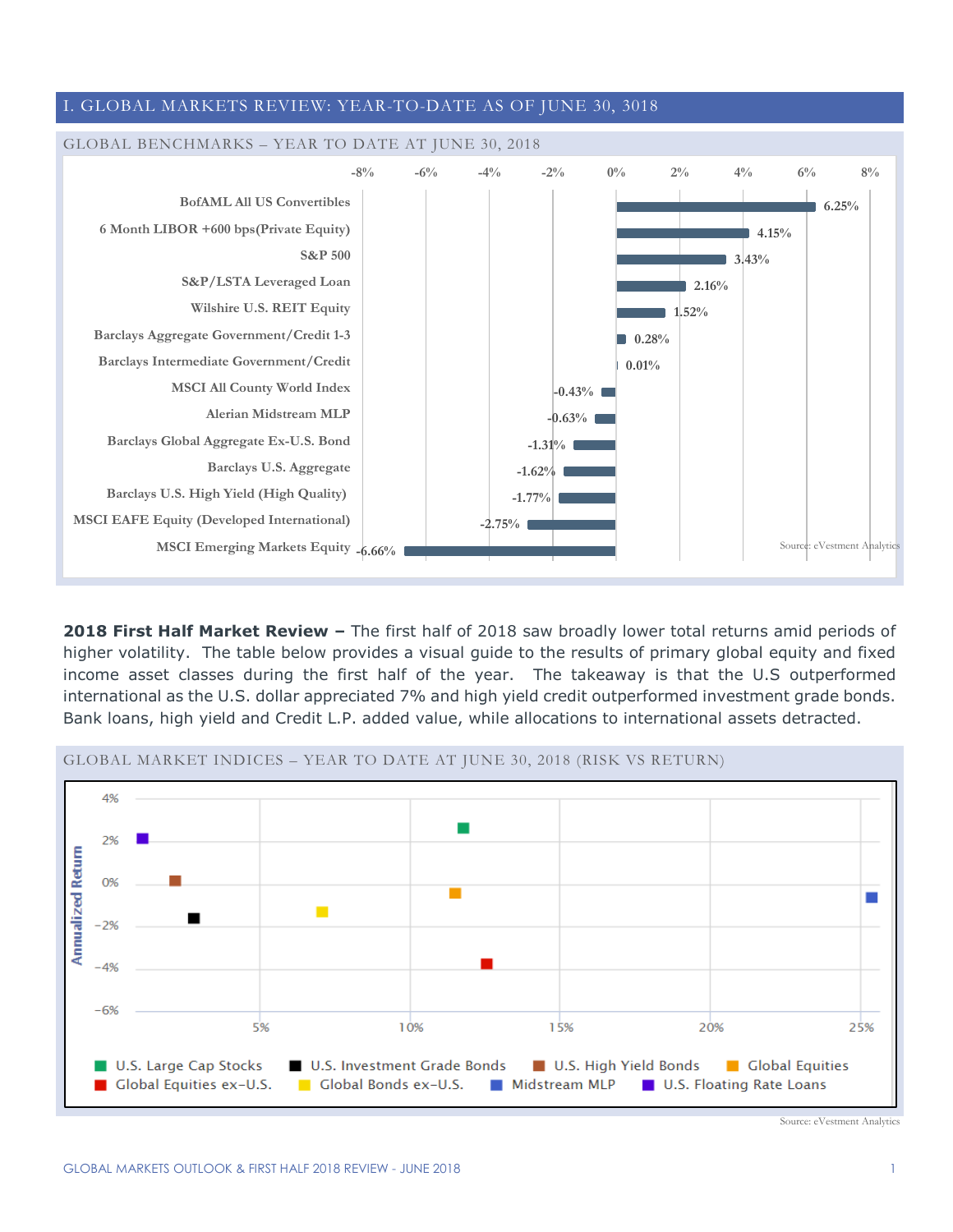#### II. GLOBAL MARKETS: FIRST HALF REVIEW & 2018 FULL-YEAR OUTLOOK

## **First Half Review**

Heading into the current year, expectations were high that equity markets would maintain a robust pace of growth and positive returns. However, there was caution related to fixed income investment in the face of rising interest rates. This outlook was supported by positive economic growth guidance, strong forecasted earnings, stimulative fiscal policy and an outlook to gradually reduce accommodative monetary policy. In fact, 2018 had a strong start, as evidenced by the MSCI All Country World Index, which gained 5.6% in January. However, over the next five months, this same benchmark declined 5.8%. What happened?

Inflation concerns derailed global markets at the end of January, reintroducing volatility to the stock market and resulting in a brief market correction. Investors generally accepted that a correction was likely to occur after such a long period of positive returns, but investors were also wary of mounting geopolitical tensions between the U.S. and North Korea, currency and commodity price volatility, and fears over a global trade war with both our allies and China, all against the backdrop of tightening monetary policy by the Federal Reserve.

Global markets remained shaky through the remainder of the first half, with investors frequently entering and exiting asset classes and sectors based on sentiment-driven risk appetites. However, as the first half came to a close, it was clear that global financial markets had diverged and U.S. markets had outperformed. An impressive and unexpected rally in the U.S. dollar during the second quarter reversed the nearly 2% loss the greenback registered during the first quarter, creating a headwind for U.S.-based international investors. Stock prices in most international developed markets advanced in local terms, but those gains were canceled by the dollar's rebound.

The strong U.S. dollar also affected global bond markets, with U.S. bonds generally performing better than foreign bonds. U.S. municipal bonds outperformed U.S. investment grade taxable bonds. Based on valuations, municipal bonds are even more expensive, trading at a \$7.30 premium to par, while taxable bonds are trading at about par. U.S. high yield bonds participated in the second quarter market rally, gaining 1%, while bank loans gained 0.70% and are now trading back below par. Global bond markets were negatively impacted by the stronger U.S. dollar and international fixed income returns were generally negative in the first half.

# **2018 Full-Year Outlook**

We see no respite ahead for investors concerned over the headwinds from the first half. Rising inflation and continued solid GDP growth should keep the Fed on track for continued quarterly rate increases through mid-2019. Europe continued to recover slowly, with Brexit, U.S. tariffs and trade tensions all adding to uncertainty.

International developed and emerging market equity indexes do offer better value relative to U.S. equities, along with relatively higher yields, but in our estimation the headwinds pressuring these markets are likely to result in additional volatility and low, neutral or negative returns for the year.

U.S. equity markets, which gained 3.4% in the second quarter, remain fully supported by strong corporate earnings and full employment. With 4% second quarter GDP growth and analysts forecasting 2.8% growth for the year, we expect smaller companies to outperform due to tax policy, eased borrowing conditions, higher consumer spending and less negative impact from trading partners imposing reciprocal tariffs. Looking ahead, the U.S. appears well positioned for moderate sustained growth; however, rising interest rates, tariff uncertainty and general political tension are likely to result in more market turbulence.

With the U.S. dollar over-valued against many trading partners, international bonds may perform better should the Greenback weaken. U.S. high yield bonds and floating rate loans offer the best protection against further rate hikes, while shorter term investment grade bonds offer lower credit risk.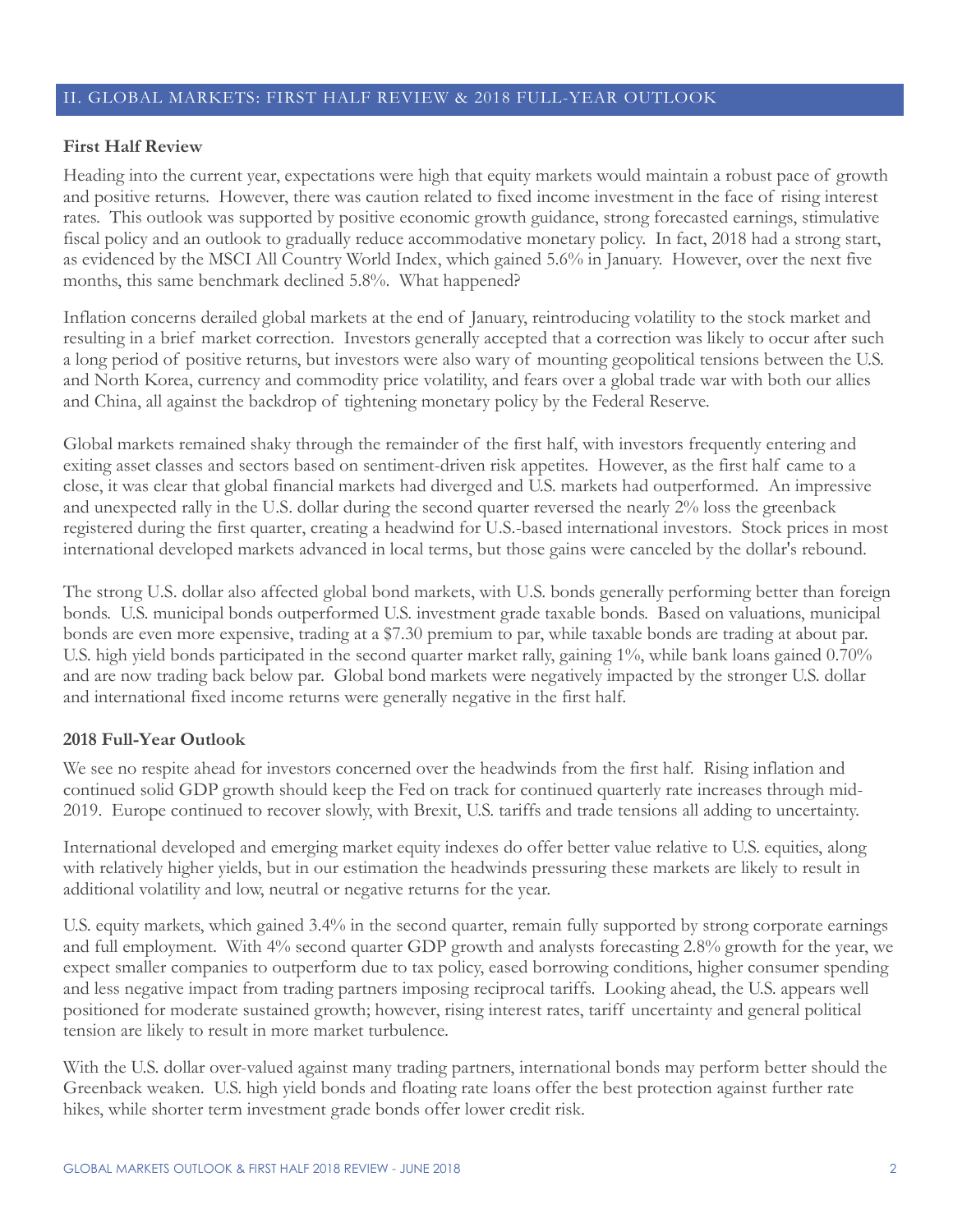#### IV. 2018 FIXED INCOME MARKETS

# **2Q18 YTD 1-Year 3-Years 5-Years 10-Years US Aggregate Bond -0.16 -1.62 -0.40 1.72 2.27 3.72 US Municipal Bond 0.87 -0.25 1.56 2.85 3.53 4.43 US Corporate High Yield 1.03 0.16 2.62 5.53 5.51 8.19 US High Quality High Yield -0.17 -1.77 0.60 4.78 5.42 8.22 S&P/LSTA Leveraged Loans 0.70 2.16 4.37 4.21 4.00 5.19 Global Agg. Ex-U.S. -4.76 -1.31 2.78 3.23 0.88 1.76 -6.00 -4.00 -2.00 0.00 2.00 4.00 6.00 8.00 10.00**

#### SELECT BENCHMARKS – GLOBAL FIXED INCOME MARKETS **– JUNE 30, 2018**

Source: eVestment Analytics

#### U.S. INVESTMENT GRADE TAXABLE BONDS [FIRST HALF (1.62%)]

REVIEW: U.S. investment grade bonds lagged lower quality fixed income in the first half. The Barclays U.S. Aggregate Bond Index declined 1.6%, which compared unfavorably against both high yield bonds and floating rate loans by 1.8% and 3.8%, respectively. Higher quality bonds have longer average maturities and lower yields, making them more sensitive to rising rates as compared to lower quality issues with shorter durations and higher yields.

For example, during the first half, U.S. investment grade corporate bond yields increased from 3.3% to 4.0%, but the asset class declined 3.3% overall. This result makes sense as a 1% rise in interest rates and 6.8 year duration risk equates to as much as a 6.8% price decline. High yield bonds may experience price declines under the same 1% rate rise scenario of up to 4%; however, their higher yield would result in an average positive total return of 2.5%. Floating rate loans, meanwhile, experience almost no price decline and a positive total return of 3%.

OUTLOOK: We expect additional 0.25% rate hike in September and December. The impact from tightening should be less of a total return detraction since yields are higher now as compared to the start of the year and offer more cushion to offset negative price return. Our expectation for the second half of the year is a flat to slightly positive total return for the Barclays U.S. Aggregate Index. We will also pay close attention to the yield curve, which ended the first half essentially flat. As the Federal Reserve raised rates, the 10-year treasury term premium narrowed from  $1\%$  in 2013 to just 0.1% as of June  $30<sup>th</sup>$ .

#### U.S. MUNICIPAL BONDS [FIRST HALF (0.25%)]

REVIEW: U.S. investment grade municipal bonds were resilient during the first half and generally outperformed most major global indices despite returning negative 0.3%. Issuance remained depressed as a result of tax reform (which eliminated the exemption for advanced refunding bonds), but overall we saw a net negative supply environment that benefitted the asset class.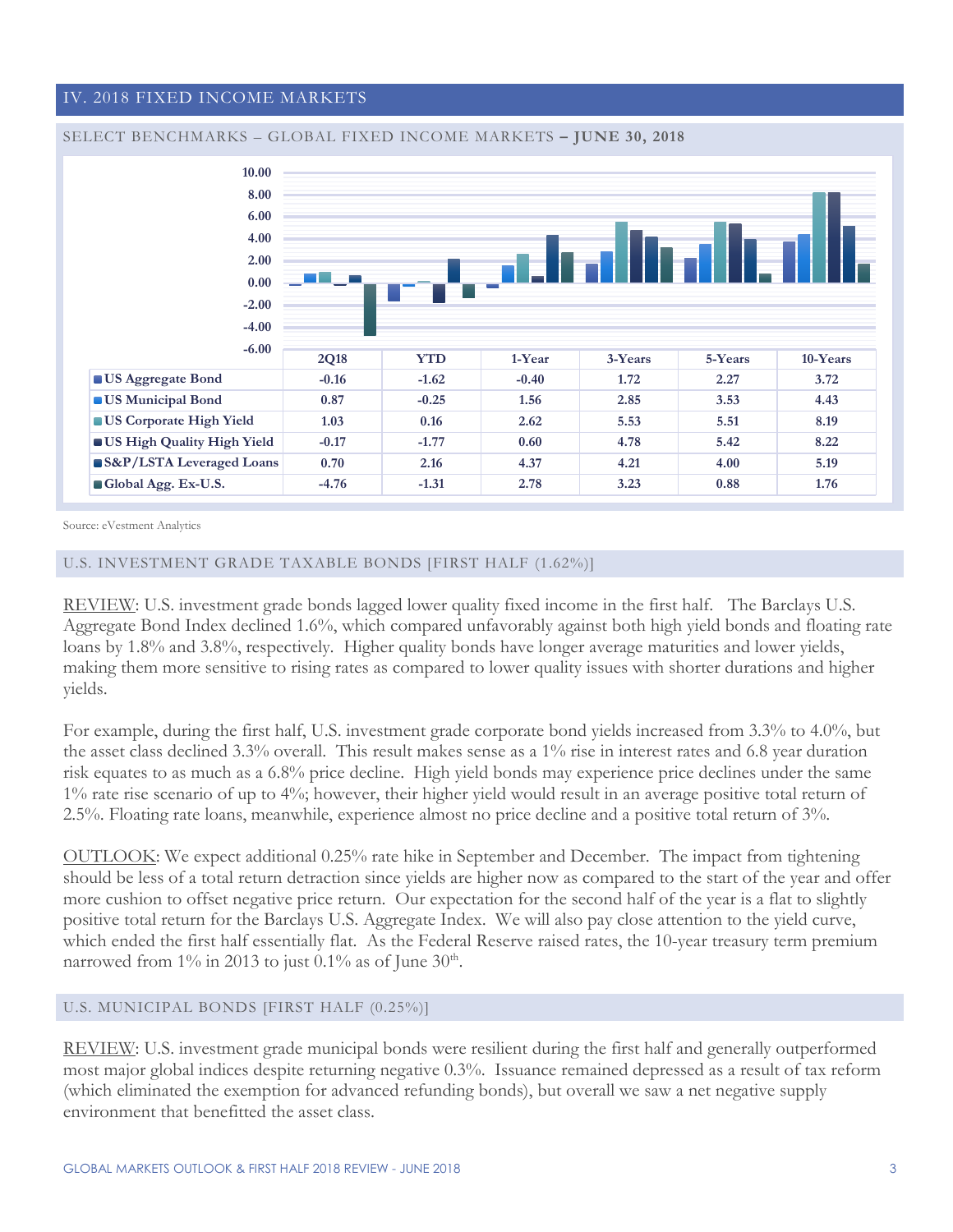OUTLOOK: Looking ahead, we expect a continuation of the strong demand that has seen eight straight weeks of inflows. We expect municipals will outperform taxable-equivalent bonds in 2018, but we do anticipate some event-risk associated with the forecasted third quarter rate hike, plus mid-term elections and the curtailment of the tax benefit. As of mid-year, the tax-equivalent yield continues to favor municipals for the highest earners.

#### U.S. HIGH YIELD [FIRST HALF +0.16%]

REVIEW: U.S. high yield bond returns were generally flat in the first half, with the broad U.S. high yield index gaining 0.2%. Lower-rated bonds generated the strongest returns, with the highest quality (BB/Ba) high yield bonds declining 1.8%. Higher quality high yield bond spreads widened modestly, though they remain tight by historical norms at 368 basis points, compared to a long-term average of 551 basis points. These bonds should be purchased for income yield and the expectation of price gains.

OUTLOOK: We believe high yield bonds, and more specifically higher quality high yield bonds, continue to offer an appealing combination of shelter against rising rates, higher relative yields and below average default risk.

We are mindful, however, of a few key detractors that could persist in the second half, including reduced interest deductibility rules for highly leveraged companies. We are also cognizant that while leverage for high yield companies has ticked up recently, interest coverage has climbed with strong earnings. Forecasted default rates remain extremely low at about 2% compared to a longer-term average of about 4%.

#### FLOATING RATE [FIRST HALF +2.16%]

REVIEW: The first half demonstrated the effectiveness of floating rate loans as a diversifier. Loans returned 1.5% in the first quarter, 0.70% in the second quarter and 2.2% year-to-date. These returns compare favorably against the Barclays U.S. Aggregate Bond Index that lost 1.5%, 0.2% and 1.6%, respectively.

At mid-year, floating rate loans were offering a yield-to-worst of 5.8% (LIBOR+3.28% at quarter-end). LIBOR has gained steadily over the past 18-months with Fed rate increases and loan distributions have increased as a result. Loan payouts are expected to continue to increase amid further Fed tightening, and as senior secured floating rate loans carry little default risk, the asset class remains an excellent source of current income and shelter against rising interest rates (see Table 1).



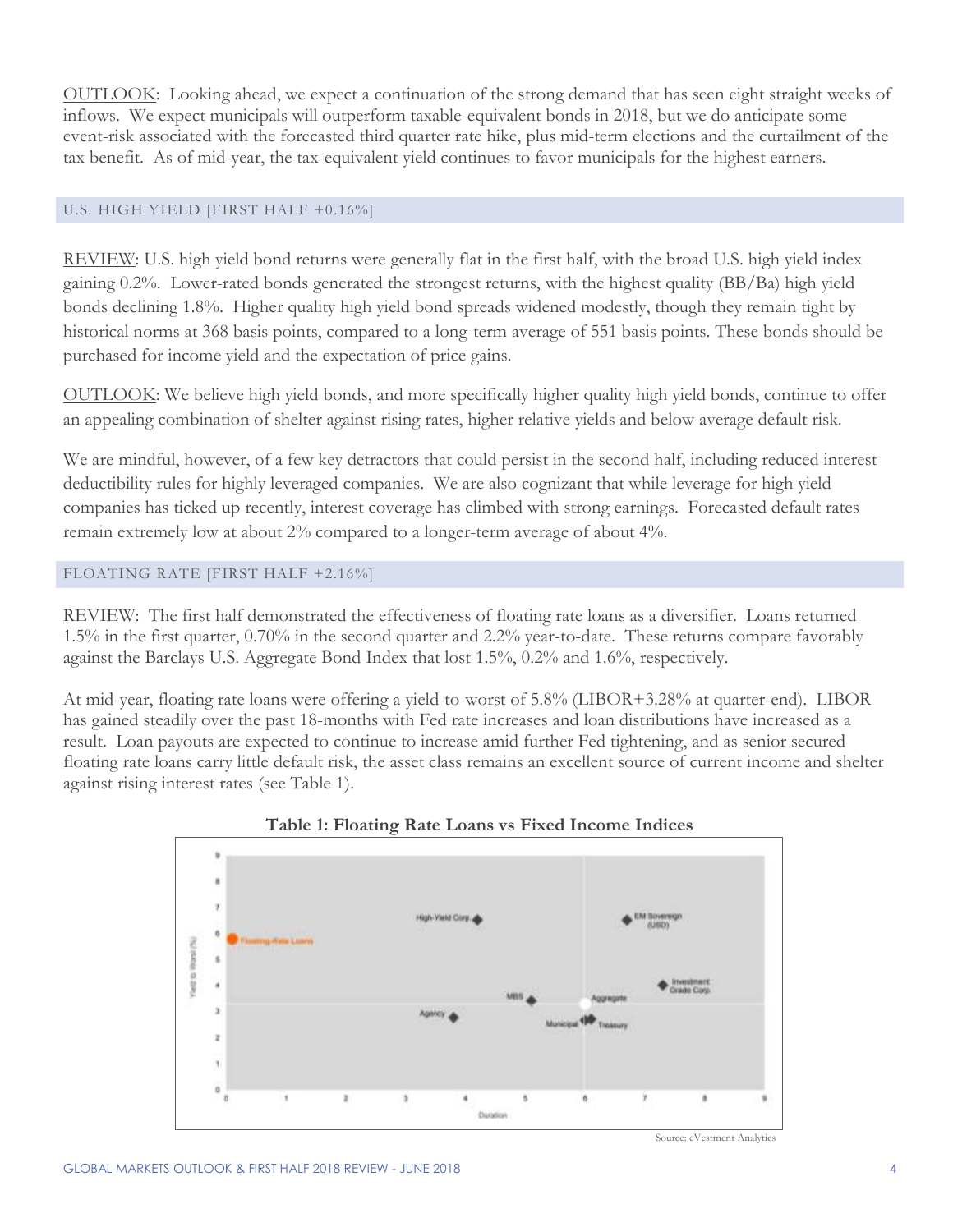OUTLOOK: Floating rate loans remain an important component of a fully diversified "fixed" income portfolio. This "anti-bond" asset class offers an atypical return history relative to the broader bond market, and its market fundamentals remain strong (technicals are also supportive).

The prevailing default risk outlook is benign, with the current 2% rate forecasted to increase by a mere 0.4% over the next 12-months. Furthermore, the weighted average interest coverage of all outstanding loans is currently 4.4x, the highest level in a decade. The interest coverage ratio serves as the primary measure of a company's ability to pay its interest expense on outstanding debt.

## FOREIGN BOND MARKETS [FIRST HALF (1.31%)]

REVIEW: Foreign bond markets performed very well in the first quarter and very poorly in the second quarter. The Barclays Aggregate ex-U.S. Bond Index returned 3.6% in the first quarter, but fell 4.8% in the second to end the first half at a net negative 1.3%. Foreign bond markets were hit particularly hard by a rapidly strengthening U.S. dollar that resulted in negative return for U.S. investors.

OUTLOOK: The outlook for foreign bond markets is less clear relative to the U.S. bond market outlook, largely because of the impact of the U.S. dollar. Shifting monetary policy, an important election, or a trade dispute impacts not only each country's bond market, but also currency markets, which impact U.S. dollar returns. It is for this reason we work with managers that specialize in managing the complexities of both foreign fixed income and currencies.



# IV. 2018 U.S. EQUITY MARKET

#### U.S. LARGE CAP EQUITY [FIRST HALF +2.65%]

REVIEW: After a turbulent start to the year, U.S. equity indexes advanced in every month of the second quarter and ended the first half up 2.7%. Smaller capitalization stocks outperformed large-cap, buoyed by accommodative tax reform and higher consumer spending. Growth continued its dominance over value with another strong showing from the FAANG stocks (Facebook, Apple, Amazon, Netflix and Google). Table 2 confirms the growth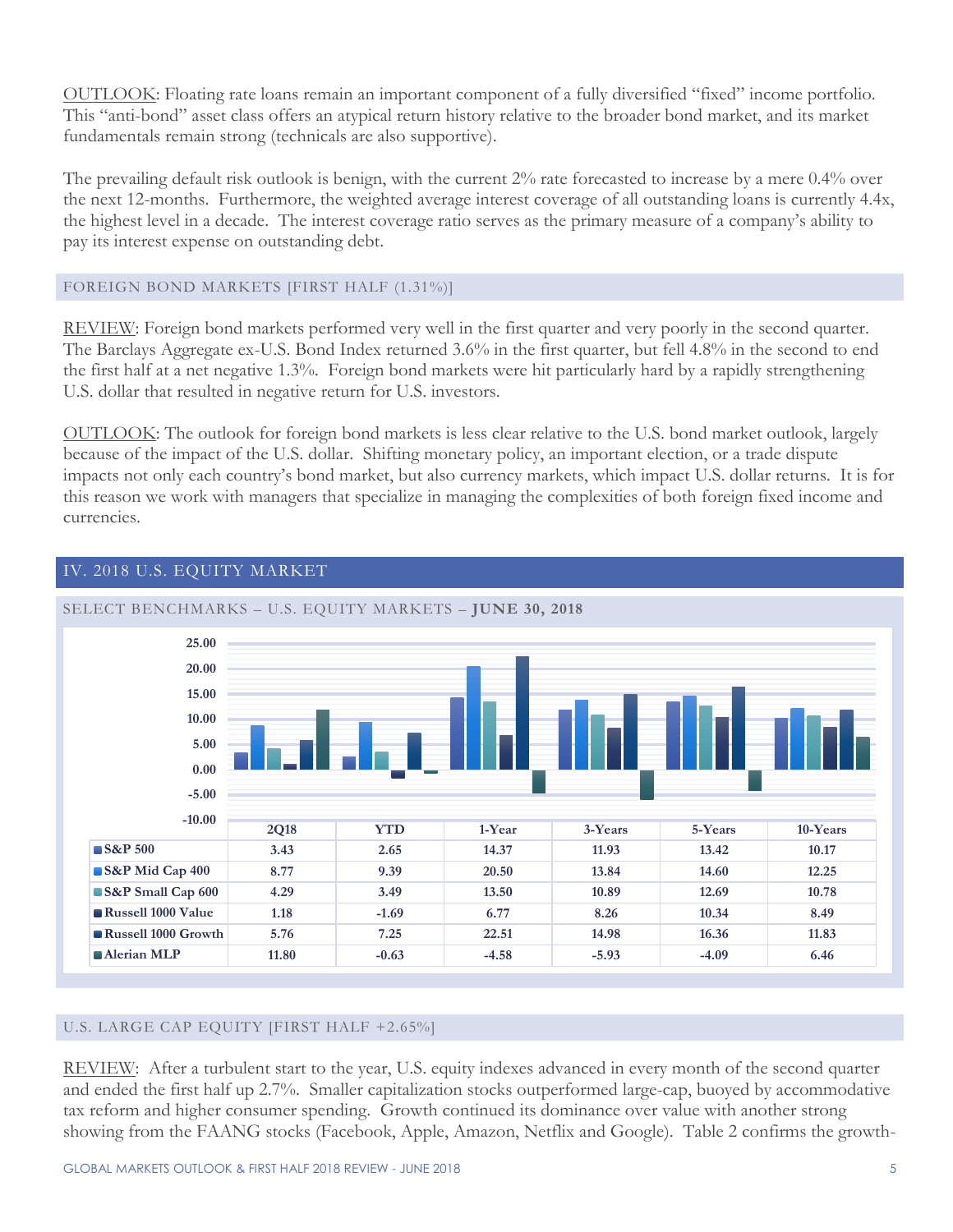to-value outperformance, but also suggests that deep value may offer better upside opportunity for long-term investors.



**Table 2: U.S. Equity Growth vs Value**

OUTLOOK: Due to trade tensions and currency risk, we favor U.S. equities over international developed and emerging markets equities. We believe tax reform effect is now fully priced in and will play less of a role in the second half; however, we believe there is enough forward earnings growth momentum to support what is now the second longest economic expansion in the post-World War II era. Furthermore, we believe the favorable combination of full employment and strong housing and consumer spending figures should encourage at least one more push towards monetary policy normalization now that inflation is slightly above the Fed's 2% target rate.

"Regression-to-the-Mean" leads us to believe the best opportunity for long-term investors is in high quality value companies. We believe that while higher valuation stocks (high price to earning) have done great over the past few years, the better opportunity for long-term growth may be found in high quality value stocks (with low price to book and price to earnings). Growth stocks, especially large cap growth, have outperformed value stocks by the largest amount and for the longest period since the dot com era of the late 90s. These trends historically regress to the mean so we expect value to perform better over the next 5-years, especially in a recessionary environment.

# ENERGY INFRASTRUCTURE AND MASTER LIMITED PARTNERSHIPS [FIRST HALF (0.63%)]

REVIEW: Midstream master limited partnerships recovered much of their losses, leading all global equity indices with an 11.8% return in the second quarter. The favorable return was attributable to a combination of factors, from the recovery of oil prices to the resolution of fears surrounding regulatory and tax changes. In addition, we have seen a sharp decline in equity issuance among midstream MLP companies, which is viewed favorably by investors concerned about potential earnings dilution. The retention of cash by these companies to cover capital expenditures and invest in growth has had a positive effect on investor sentiment.

OUTLOOK: The outlook for midstream energy infrastructure companies is favorable and valuations are compelling. The Alerian MLP Index provides better than an 8% distribution rate to investors, supported by stable and improving distribution coverages and cash flow forecasts. The estimated average distributable cash flow growth rate for the Index is 5.6% in 2018 and forecasted to grow to 8.8% in 2019. More than 90% of midstream MLP cash flow is fee-based (low risk) and not dependent on commodity prices.

While we clearly favor this asset class, we do expect midstream energy infrastructure investments to be heavily influenced by fund flows and headline risk. Long-term investors, meanwhile, should benefit from consistently high income growth leading to rising dividends and long-term continued demand growth.